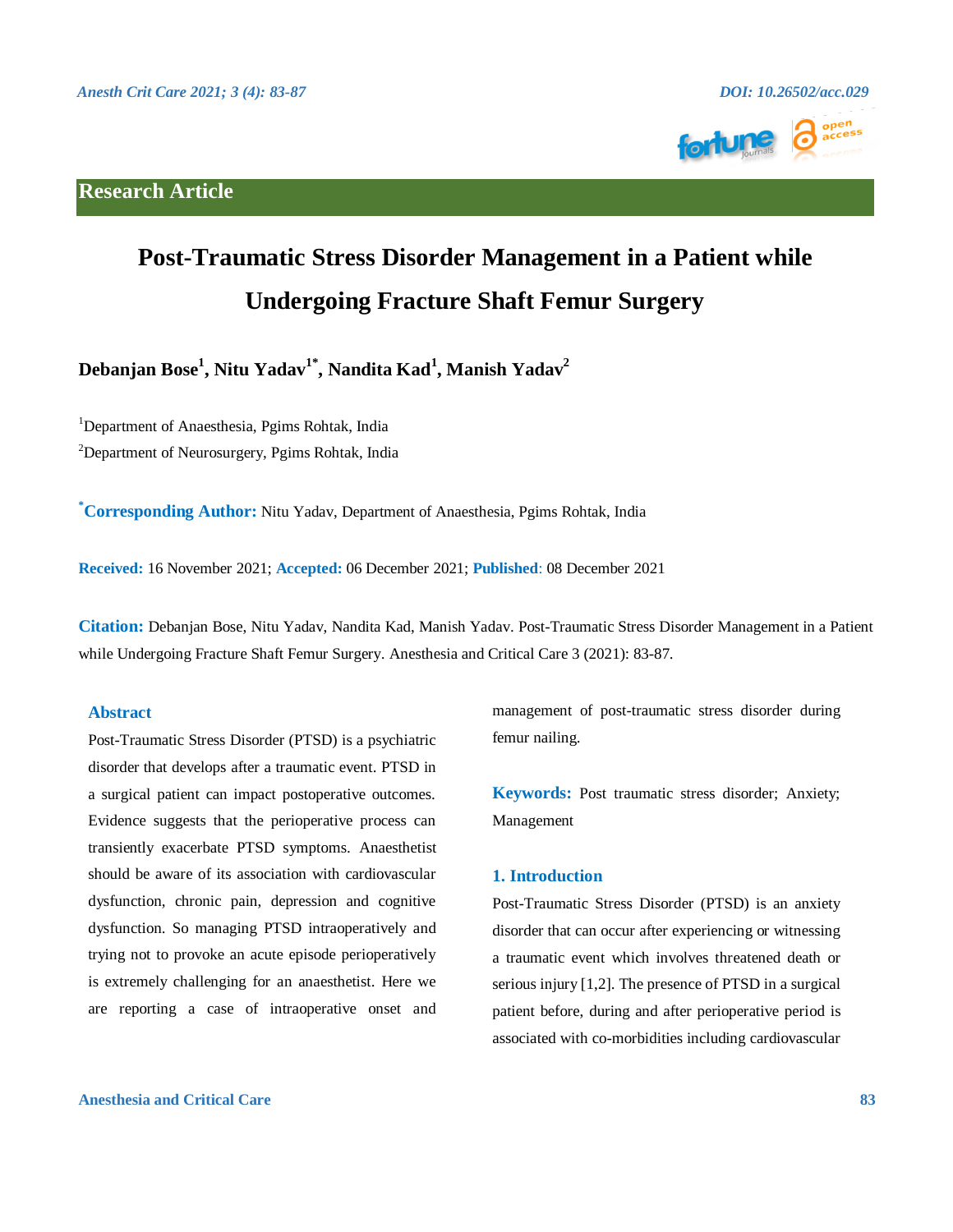dysfunction, chronic pain, depression and cognitive dysfunction, all of which can influence the risk of peri and postoperative morbidity and mortality [3]. So management of comorbidities associated with PTSD and prevention of evoking post-traumatic symptoms in the intraoperative period by interacting with patients and ameliorating anxiety is important for anaesthetist.

#### **2. Materials and Methods**

A 17 years male patient presented with fracture left shaft of femur following road-side accident a day back with history of loss of consciousness for 10 minutes. There was no associated history of ear, nose, throat bleed, eye injury, vomiting and seizures. The patient had a minor uneventful surgery of a right leg swelling under local anaesthesia 8 years back. There is no history of any major medical illness like asthma,

hypertension, diabetes, tuberculosis, any active cold and cough, fever, drug allergy and previous blood transfusion. On clinical examination, patient was alert, conscious, co-operative and oriented to time, place and person with heart rate (HR): 76/min , blood pressure (BP): 110/78 mm of Hg, on auscultation chest was bilaterally clear, with air entry equal and with normal heart sounds with no murmurs, Mallampatti grade was II, with teeth, neck, spine showing no abnormalities. Investigations revealed hemoglobin 13.5 gm%, bleeding time 2 min 30 sec, clotting time 4 min 20 sec, urine complete examination, x-ray cervical spine USG whole abdomen and NCCT Head showed no significant abnormality. X-Ray left lower limb revealed fracture left shaft of femur. Therefore, open reduction internal fixation (ORIF) with nailing under sub-arachnoid block was planned.



**Figure 1:** X- Ray left lower limb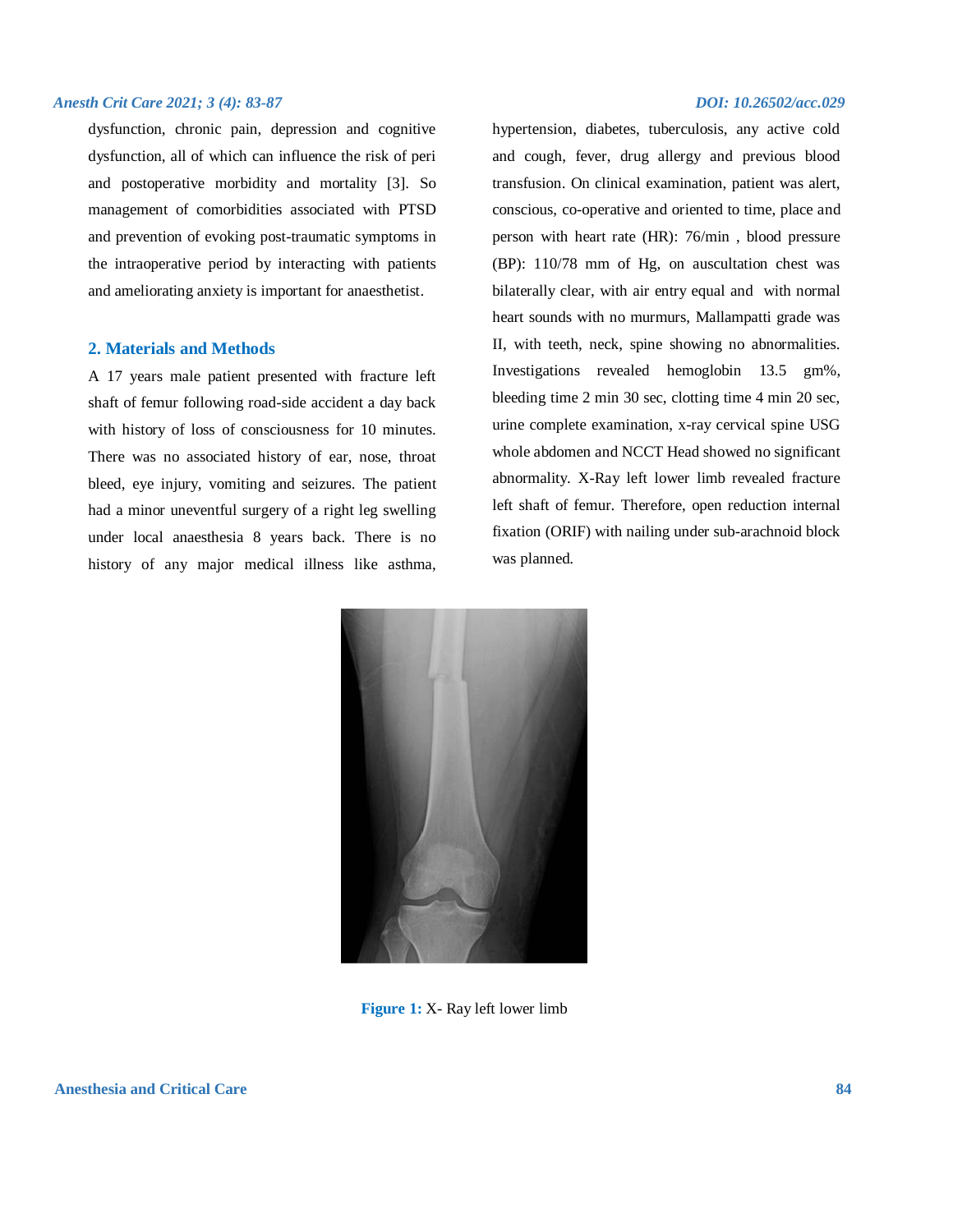#### **2.1 Anaesthetic management**

Patient was planned for ORIF with nailing under subarachnoid block for fracture left shaft of femur. 2.6 ml of 0.5% heavy Bupivacaine was injected in the sub-arachnoid space. Desired and adequate level of anaesthesia was achieved. Intra-operative vitals were monitored and maintained. Surgery lasted for 2 hours. Towards the end of the surgery, patient became anxious, agitated and started shaking, had tachypnea of 33 breaths/min and tachycardia with HR of 130 beats/min. He suddenly started responding less to commands and had difficult to arouse on commands. He was given  $100\%$  O<sub>2</sub> through Bain's circuit. Vitals were monitored. However, patient continued to be agitated and tachypnea persisted with respiratory rate (RR) 40 breaths/min. An ABG was sent which revealed pH=7.513, pCO<sub>2</sub>= 22.4 mm of Hg,  $pQ_2 = 118.9$  mm of Hg, HCO<sub>3</sub>=26.8 mmol/l,  $SpO<sub>2</sub>=99%$ ,  $BE= 2.1$ mmol/l. Auscultation of chest revealed normal vesicular breath sounds with bilateral chest clear and normal heart sounds. Patient was irritable so was given injection midazolam 1mg i.v. His father was called in operating room to calm him and to make him feel safe. After some time his RR settled down to 20 breaths/min. He was conscious, responding to all the commands and maintaining his vitals. However, tachycardia persisted with HR 106 beats/min. He was observed in the HDU. Repeat ABG showed pH=7.4,  $pCO<sub>2</sub>=39$ ,  $pO_2=90$ , HCO<sub>3</sub>= 24 mmol/l, SpO<sub>2</sub>= 98%, BE= 0.4 mmol/l. Blood sugar, urea, creatinine were sent. Urine for fat globules, d-dimer, fibrinogen degradation products were sent to rule out fat embolism. All blood reports came normal. ECG, chest x-ray and fundus examination were all normal.

#### **Anesthesia and Critical Care 85**

After ruling out all medical causes, psychiatric consultation was sorted. The provisional diagnosis of PTSD was made by the psychiatrist. Injection lorazepam 1mg i.v. was given 2 hours postoperatively as advised by psychiatrist, after which patient was comfortable. Vitals were normal and then he was shifted to the general ward by afternoon. Oral benzodiazepines were prescribed by consulting psychiatrist as a part of the regular post-operative treatment regimen and were continued for 4 weeks. On regular follow ups in out-patient department, the patient complained of intermittent difficulty in sleeping and concentrating at work, having flash backs of the operating room scenes, not being interested in any daily chore, getting irritable and avoiding recall of the road traffic accident he underwent. The diagnosis of post-traumatic stress disorder was confirmed by the psychiatrists and appropriate treatment with regular follow up was continued for the patient.

#### **4. Discussion**

 Post-Traumatic Stress Disorder (PTSD) is a psychiatric disorder whose diagnostic criteria include exposure of the patient to a traumatic event that evoked feelings of horror, fear and intense hopelessness (b) presence of at least one symptom of re-experiencing (c) avoidance or emotional numbing (d) persistant arousal (e) symptoms persisted for at least one month (f) these symtoms significantly impacted functioning or resulted in significant distress to the patient [4]. The presence of PTSD in a surgical patient can be of importance because it is associated with use of psychoactive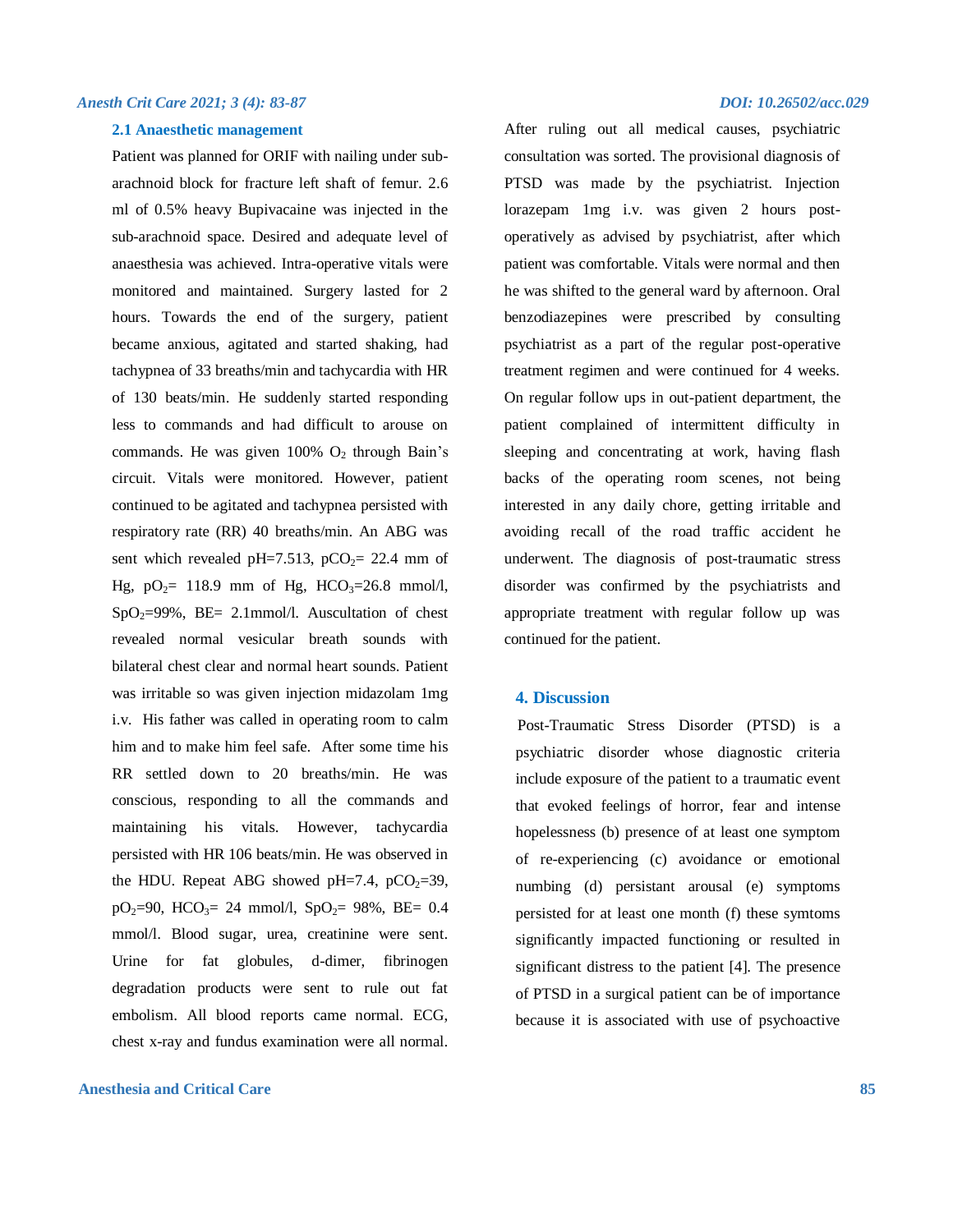medications and presence of psychological symptoms e.g. depression, chronic pain, cognitive dysfunction and occasionally cardiovascular comorbidities which may increase the risk of perioperative morbidity [3]. In preoperative assessment anaesthetist should focus on presence of cardiovascular disease, history of substance abuse, depression, use of psychoactive medications, presence of chronic pain [3]. To avoid withdrawal, psychoactive medications should generally be continued throughout the perioperative period [5]. Multimodal analgesia should be used in surgery. Patients with PTSD are anxious around unfamiliar people and unfamiliar environments [6]. So for evoking symptoms of PTSD the operating room team should interact with the patient to establish trust, ameliorate anxiety and should assure the patient that the environment is very safe. Staff should minimize loud noises and movements to avoid gaining the attention of patient. Also, whole team should emphasize that its goal is to make the patient comfortable during surgery. Triggers which precipitate acute anxiety should be avoided [7]. Evidence suggests that the perioperative process can transiently exacerbate PTSD symptoms [3]. There is a case report in which a young woman developed PTSD after sexual assault. She became acutely agitated and was physically violent towards operation room staff. Later she reported reexperiencing her prior abuse during that episode [7]. So surgery and anaesthesia can exacerbate posttraumatic symptom severity. PTSD patients stay undiagnosed and so do not receive psychological help [8]. In our patient, after ruling out the possible cardiovascular, respiratory system

#### **Anesthesia and Critical Care 86**

and psychological causes for the symptoms, patient was referred to the psychiatrist who made the diagnosis of PTSD and prescribed benzodiazepines (BDZ). Patient favourably responded to BDZ which relieves the symptoms of irritability, insomnia, anxiety and panic. Other treatment modalities include Selective Serotonin Reuptake Inhibitors (SSRI), Monoamine Oxidase Inhibitors (MAOI), Tri-cyclic Anti-depressants (TCAD), atypical antipsychotics and anti-convulsants [8]. Nonpharmacological treatment of PTSD includes various forms of cognitive behavior therapy, reprocessing and desensitization of eye movements [9]. In spite the high frequency and potential severity of the psychological consequences of road traffic accidents, psychological services for patients are not provided in a routine comprehensive way. Often severity of psychological distress is undermined in these patients [10]. In our patient extensive pre-operative psychological interview would have benefitted. If diagnosed in early preoperative period, factors provoking PTSD would have been avoided in intraoperative period.

#### **5. Conclusion**

The diagnosis and anaesthetic management of a patient with PTSD can be challenging. The operative team comprising the anaesthesiologists and operating surgeons should establish trust while interacting with patient. Team should introduce themselves and should explain their respective roles in the surgery, calmly. They should reassure the patient that environment is safe there. Staff should minimise un-expected loud noise and extra